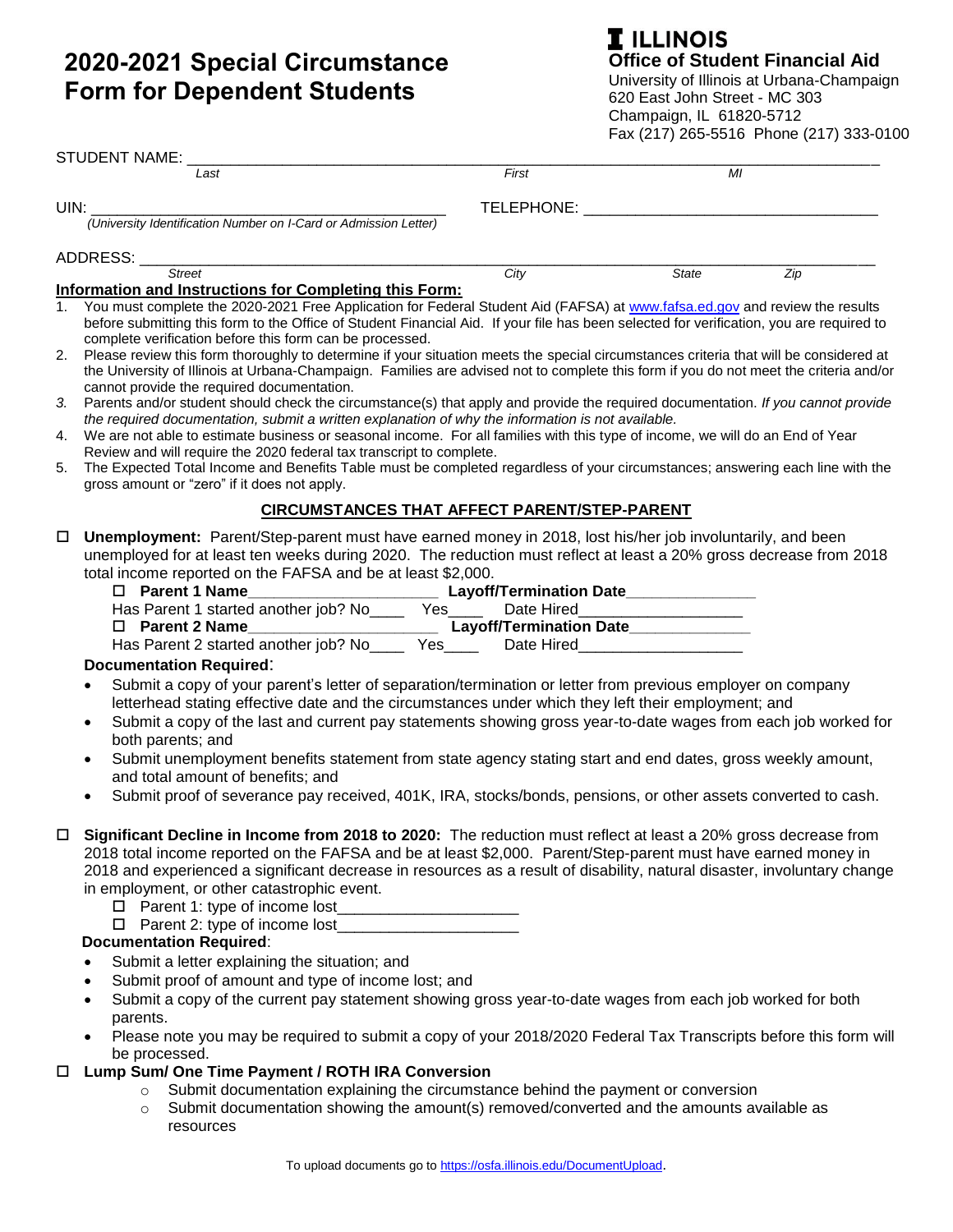## **Loss of Child Support: Child support ended on this date (mm/dd/yy)\_\_\_\_\_\_\_\_\_\_\_\_\_\_\_\_\_\_\_\_\_\_\_ Documentation Required**:

- Submit proof of the amount of child support received in 2020 (copy of divorce decree, cancelled checks, etc.)
- Submit legal document declaring the date the child support ended.
- **Separation or Divorce of Parents after the 2020-2021 FAFSA was filed:** 
	- Date of separation/divorce (mm/dd/yy)
	- Who will provide the most support?<br>Which parent will the student live with?
		- THE STRUMEN PARAGET WILL THE STRUMENT LIVE WITH  $\sim$  \*complete household information for this parent

\*List the members of your parent's household that physically reside with your parent or for which your parent provides over 50% of their support. Use a separate sheet of paper if necessary. **Name Age Relationship to you University Attending**

#### \_\_\_\_\_\_\_\_\_\_\_\_\_\_\_\_\_\_\_\_\_\_\_\_\_\_\_\_\_\_\_\_\_\_\_\_\_\_\_\_\_\_\_\_\_\_\_\_\_\_\_\_\_\_\_\_\_\_\_\_\_\_\_\_\_\_\_\_\_\_\_\_\_\_\_\_\_\_\_\_\_\_\_\_\_\_\_\_\_\_\_\_\_\_\_\_\_ **Documentation Required**:

 Submit a copy of supporting parent's current pay statement showing gross year-to-date wages from each job worked; and

\_\_\_\_\_\_\_\_\_\_\_\_\_\_\_\_\_\_\_\_\_\_\_\_\_\_\_\_\_\_\_\_\_\_\_\_\_\_\_\_\_\_\_\_\_\_\_\_\_\_\_\_\_\_\_\_\_\_\_\_\_\_\_\_\_\_\_\_\_\_\_\_\_\_\_\_\_\_\_\_\_\_\_\_\_\_\_\_\_\_\_\_\_\_\_\_\_

- Submit a copy of legal separation/divorce papers or a copy of each parent's rental lease or home mortgage payment as well as utility payments addressed to each parent at their residence; and
- Submit proof of spousal support and/or child support received and/or anticipated in 2020; and
- Submit proof that shows your address is the same as the address of the parent with whom you live.
- □ Death of a Parent in 2020: Date of Loss (mm/dd/yy)
	- □ Parent 1
	- □ Parent 2

# **Documentation Required**:

- Submit a copy of the death certificate or obituary; and
- Submit surviving parent's 2020 income information, including a copy of the current pay statement from each job.
- Submit a copy of life insurance and/or survivor benefits.
- **Medical or Dental Expenses Paid by your Family in 2020:** You must be able to document that your family paid at least 10% of their total income in medical and/or dental expenses from their personal resources in 2020. **Do not report payments covered by insurance or payments from business or Flex Spending accounts**. Only report those expenses that would qualify for itemization on a personal Federal Tax Return. However, we will not count expenses that are claimed as a tax benefit.

### **Documentation Required:**

 Complete Medical/Dental Documentation Form (available at [www.osfa.illinois.edu](http://www.osfa.illinois.edu/) in the FORMS section) along with copies of your proof of payments in 2020. Do not submit notice of benefits or account statements unless they document personal payments made by your family. **(Only one adjustment for medical expenses will be done in an aid year. This may cause the adjustment to be made at the end of 2020.)**

# **Other Catastrophic Event in 2020 Not Covered by this Form:**

### **Documentation Required**:

- Submit a letter explaining the situation along with supporting evidence; and
- Submit official reports, invoices, and receipts of expenses paid by the family not covered by insurance; and
- Submit a copy of the statement(s) from the insurance company of any paid or denied claims.

# **CIRCUMSTANCES THAT AFFECT STUDENT**

 **Unemployment or Significant Loss of Income in 2020:** The reduction must reflect at least a 20% gross decrease from 2018 total income reported on the FAFSA and be at least \$2,000. Student must have worked full-time for at least 26 weeks in 2018 and been unemployed for at least ten weeks during 2020.

### □ Student layoff/termination date:

Has student accepted new employment? Yes No Late Hired

# **Documentation Required**:

- Submit a letter explaining the situation and your current employment status; and
- Submit a copy of the letter of separation/termination or letter from your previous employer on company letterhead stating effective date and the circumstances under which you left employment; and
- Submit a copy of the current pay statement showing gross year-to-date wages from each job worked.
- Submit proof of amount and type of income loss; if applicable.
- Please note you may be required to submit a copy of your 2020 Federal Tax Transcript before this form will be processed.

# **Other Catastrophic Event Not Covered by this Form:**

Submit a letter explaining the situation along with supporting documentation.

To upload documents go to<https://osfa.illinois.edu/DocumentUpload>.